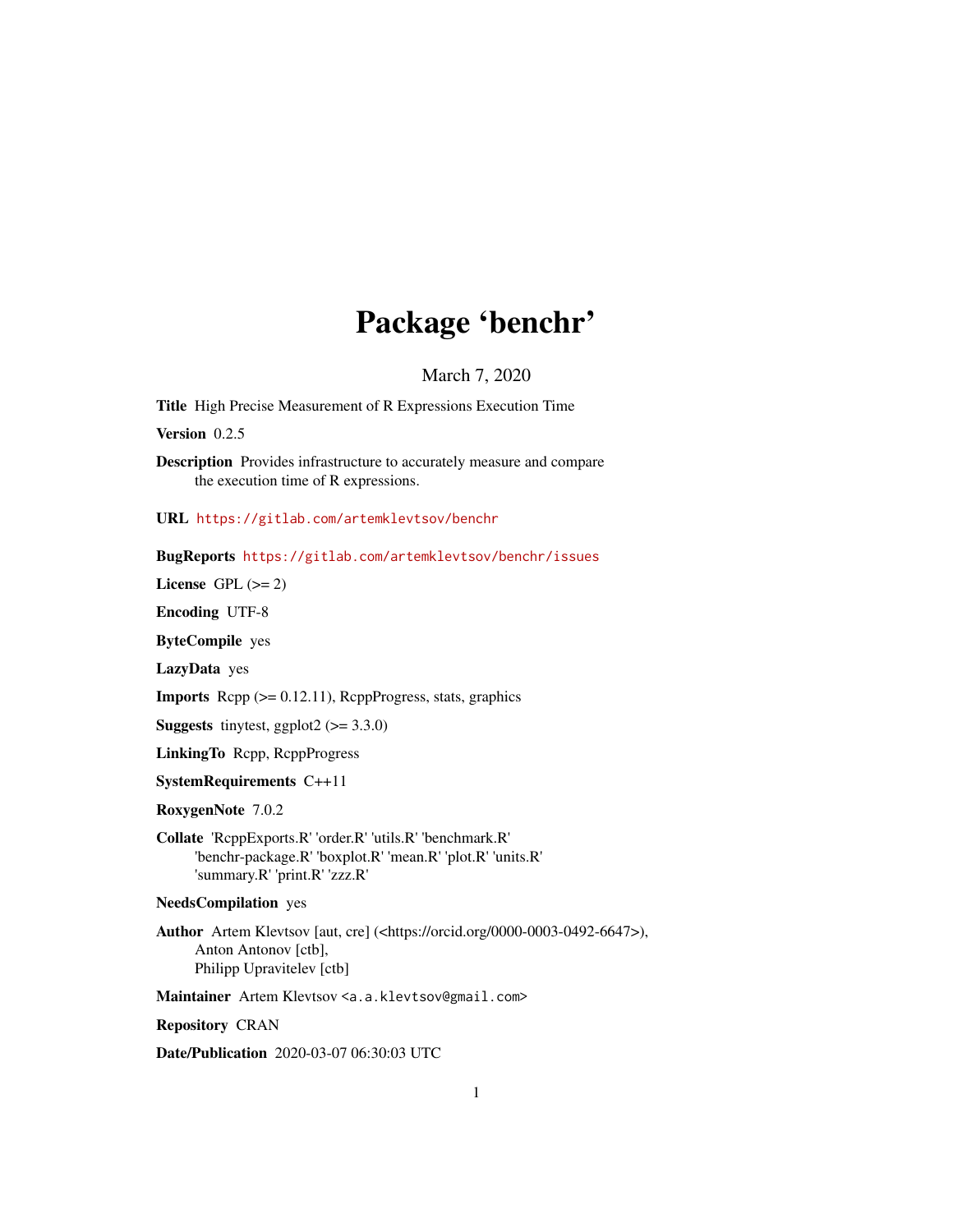# <span id="page-1-0"></span>R topics documented:

| Index | 13 |  |
|-------|----|--|

<span id="page-1-1"></span>benchmark *High Precise Measurement of R Expressions Execution Time*

# Description

benchmark serves as a more accurate replacement of the often seen system.time(replicate(1000,expr)) expression. It tries hard to accurately measure only the time it takes to evaluate expr. To achieve this, the sub-millisecond (supposedly nanosecond) accurate timing functions most modern operating systems provide are used. Additionally all evaluations of the expressions are done in C++ code to minimize any measurment error.

#### Usage

```
benchmark(
  ...,
  times = 100L,
  order = c("random", "inorder", "block"),
  envir = parent.frame(),
 progress = TRUE,
  gcFirst = TRUE,
  gcDuring = FALSE
)
```
#### Arguments

| $\ddots$ | Captures any number of unevaluated expressions passed to benchmark as named<br>or unnamed arguments.                      |
|----------|---------------------------------------------------------------------------------------------------------------------------|
| times    | Integer. Number of times to evaluate each expression.                                                                     |
| order    | Character. The order in which the expressions are evaluated.                                                              |
| envir    | The environment in which the expressions will be evaluated.                                                               |
| progress | Logical. Show progress bar during expressions evaluation.                                                                 |
| gcFirst  | Logical. Should a garbage collection be performed immediately before the tim-<br>ing?                                     |
| gcDuring | Logical. Should a garbage collection be performed immediately before each<br>iteration, as produced by times? (very slow) |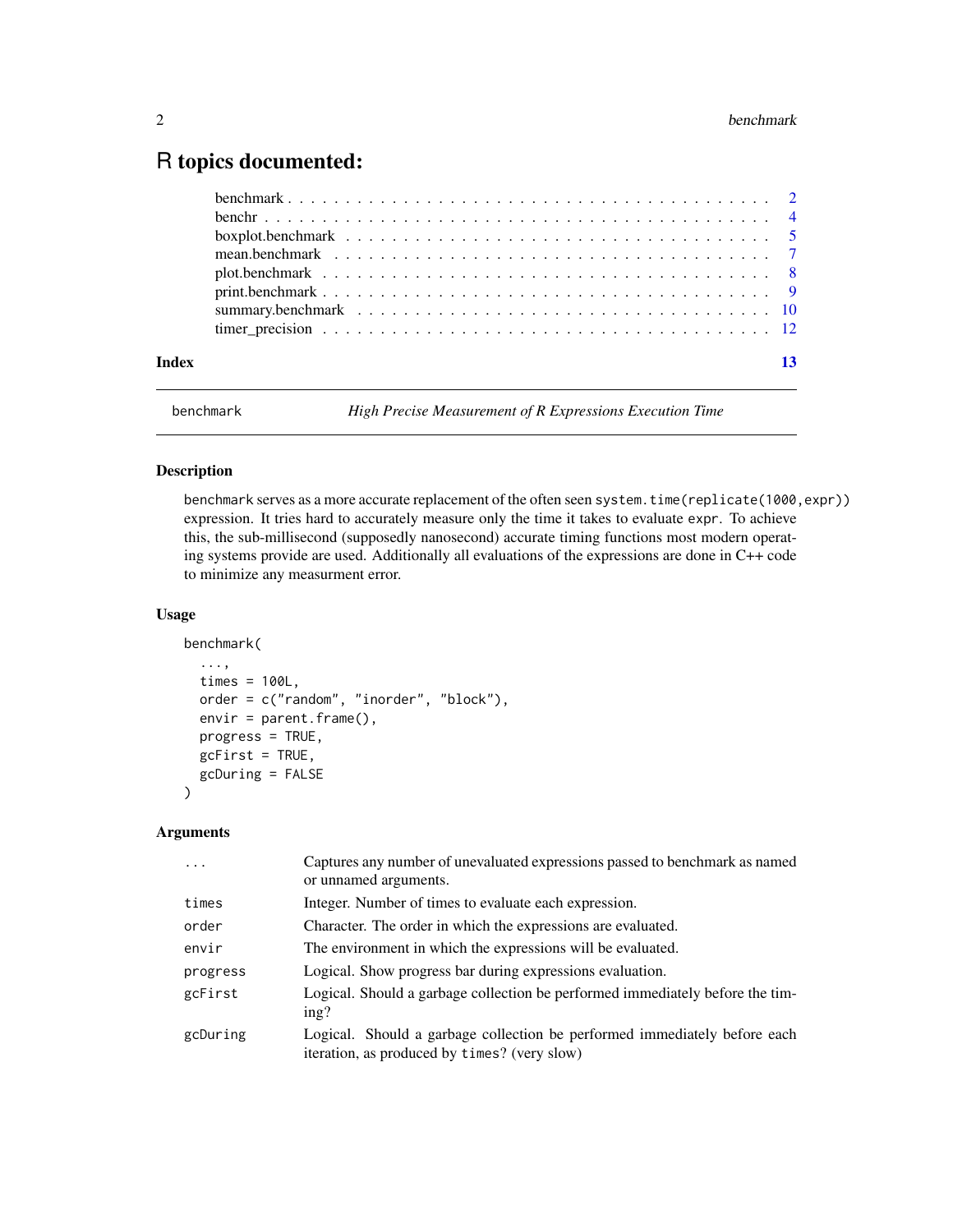#### <span id="page-2-0"></span>benchmark 3

#### Details

Before evaluating each expression times times, the overhead of calling the timing functions and the C++ function call overhead are estimated. This estimated overhead is subtracted from each measured evaluation time. Should the resulting timing be negative, a warning is thrown and the respective value is replaced by 0. If the timing is zero, a warning is also raised. Should all evaluations result in one of the two error conditions described above, an error is raised.

#### Value

Object of class benchmark, which is a data.frame with a number of additional attributes and contains the following columns:

| expr                                                                 | The deparsed expression as passed to benchmark or the name of the argument if<br>the expression was passed as a named argument.                        |
|----------------------------------------------------------------------|--------------------------------------------------------------------------------------------------------------------------------------------------------|
| time                                                                 | The measured execution time of the expression in seconds. The order of the<br>observations in the data frame is the order in which they were executed. |
| An object of class benchmark also contains the following attributes: |                                                                                                                                                        |
| precision                                                            | Timer precision in seconds.                                                                                                                            |
| error                                                                | Timer error (overhead) in seconds.                                                                                                                     |
| units                                                                | Units for time intervals (by default, $'s''$ – seconds).                                                                                               |
| times                                                                | Number of repeats for each measurement.                                                                                                                |
| order                                                                | Execution regime.                                                                                                                                      |
| gc                                                                   | Whether garbage collection took place before each execution.                                                                                           |
|                                                                      |                                                                                                                                                        |

# The order in which the expressions are evaluated

"random" (the default) randomizes the execution order

"inorder" executes each expression in order

"block" executes all repetitions of each expression as one block.

#### Author(s)

Artem Klevtsov <a.a.klevtsov@gmail.com>

#### See Also

[summary.benchmark\(\)](#page-9-1), [mean.benchmark\(\)](#page-6-1), [print.benchmark\(\)](#page-8-1), [plot.benchmark\(\)](#page-7-1), [boxplot.benchmark\(\)](#page-4-1)

#### Examples

```
## Measure the time it takes to dispatch a simple function call
## compared to simply evaluating the constant NULL
f <- function() NULL
res <- benchmark(NULL, f(), times = 1000L)
## Print results:
```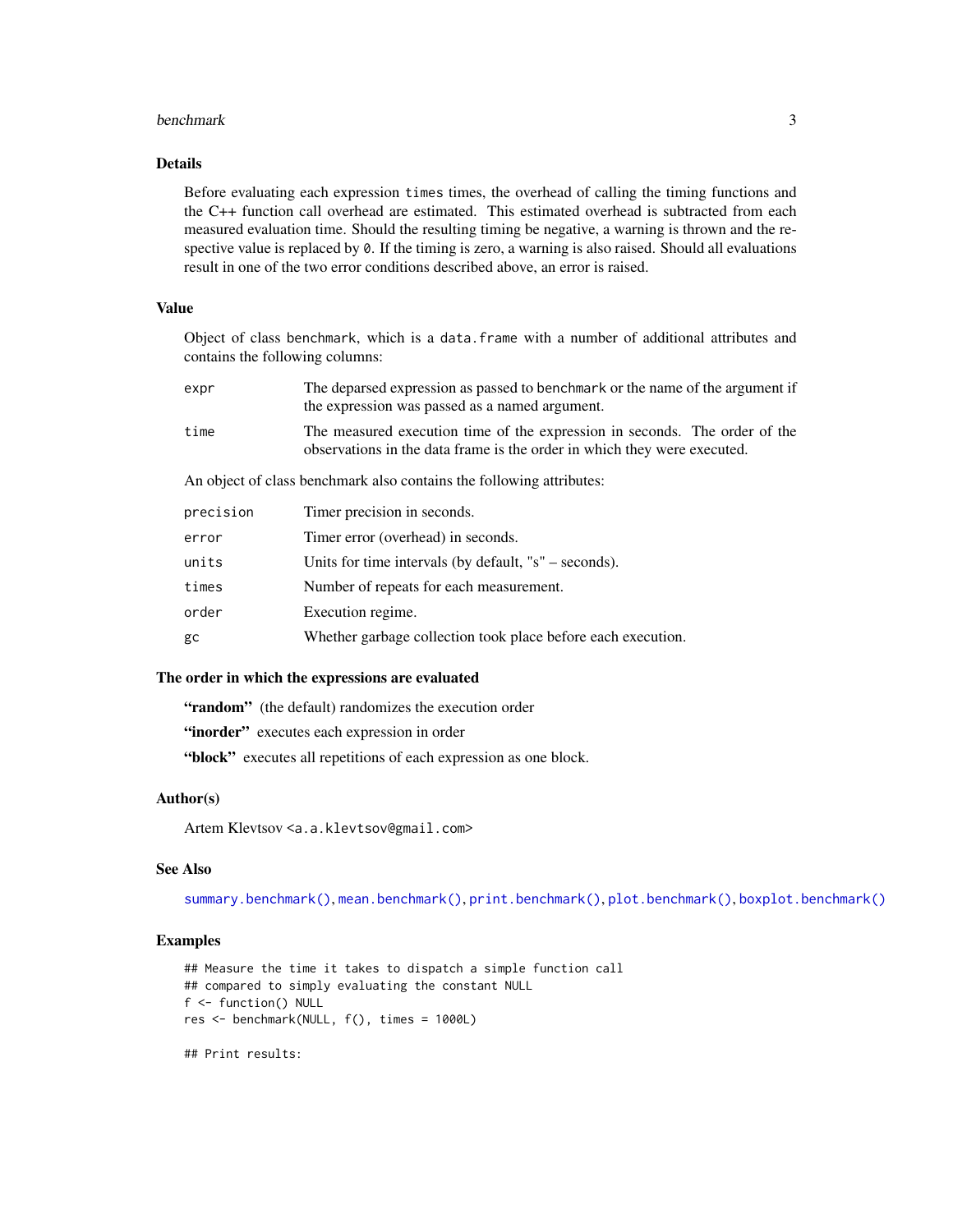4 benchr

```
print(res)
```

```
## Plot results
boxplot(res)
```
benchr *High Precise Measurement of R Expressions Execution Time*

#### Description

Package **benchr** provides an infrastructure (framework) for precise measurement of R expressions execution time.

#### Details

To measure execution time, **benchr** provides function [benchmark\(\)](#page-1-1), as well as a number of additional methods for analysis and representation of results.

For precise time measurement we use a cross-platform monotone clock, provided by C++11 standard in header file chrono. The timer accuracy depends on the implementation by the compiler in use, the OS and the hardware. Most commonly, the precision is one micro- or nanosecond. We provide the opportunity to get the timer accuracy (time interval between two consecutive timer ticks) via function [timer\\_precision\(\)](#page-11-1). This accuracy is also listed in the output of implicit or explicit print call.

We estimate the timer overhead before the actual measurement by running multiple  $(2*10^5$  by default) calls to an empty function. By doing that, we not only estimate the overhead, but also produce a warm-up effect on the processor, taking it out from idle state. After the actual measurement results are adjusted by the timer overhead.

Time intervals are measured in seconds and stored as long double, which lets us capture a wide range of possible values from .Machine\$double.xmin to .Machine\$double.xmax. This is quite enough to operate both within very small (nanoseconds) and very big time frames (e.g. the maximum time interval possible is .Machine\$double.xmax / 3600 hours).

It should be noted that the R session is not an isolated container with strictly bounded resources, therefore the execution time can be influenced by various factors, which may lead to outliers. In order to increase measurement reliability, we repeat executions multiple times (100 repetitions for each expression by default). This approach allows to collect enough data for statistical analysis in time difference.

We have also implemented several execution regimes in order to minimize the probability of systematic errors in measurements. By default, a random order of execution is being used. There is also a block order of execution, when the first expression is repeated a fixed number of times, then the second and so on. In such regime one can decrease the influence of allocators and garbage collection, since the memory is allocated only at the beginning of each block. The third option is to execute expressions in the order, provided by the user.

Note that we do not make any checks regarding return objects, i.e. one can compare not only algorithms with the same result, but also the same algorithm with different input parameters (e.g. input data sets of different size).

We also do not check whether the expressions are language objects (see [is.language\(\)](#page-0-0)) and do not coerce to that type.

<span id="page-3-0"></span>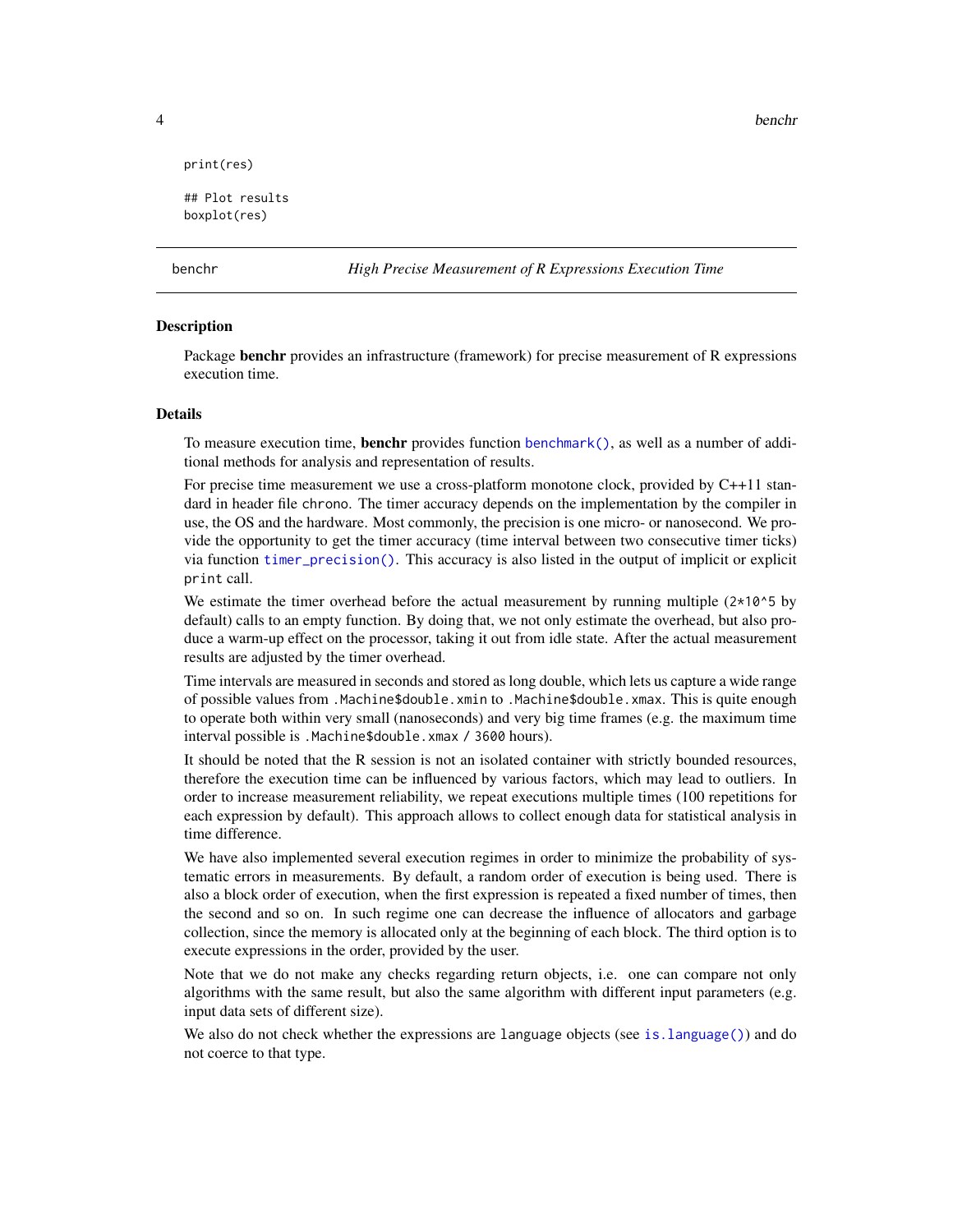#### <span id="page-4-0"></span>boxplot.benchmark 5

#### Package options

accessible through function arguments. We allow to modify these parameters via package options. We have tried to set optimal default values, which you may consider changing in some cases. Here's a complete list of package options:

- 'benchr.warmup' Number of iterations for timer overhead estimation  $(2*10^5$  by default).
- 'benchr.print\_details' Whether additional information on the measurement parameters should be displayed (FALSE by default).
- 'benchr.use\_ggplot' Whether ggplot2 package should be used to produce plots, if the package is installed (TRUE by default).

#### Author(s)

Maintainer: Artem Klevtsov <a.a.klevtsov@gmail.com> [\(ORCID\)](https://orcid.org/0000-0003-0492-6647)

Other contributors:

- Anton Antonov <tonytonov@gmail.com> [contributor]
- Philipp Upravitelev <upravitelev@gmail.com> [contributor]

# See Also

Useful links:

- <https://gitlab.com/artemklevtsov/benchr>
- Report bugs at <https://gitlab.com/artemklevtsov/benchr/issues>

#### Examples

```
# Benchmark expressions
res <- benchmark(
  rep(1:10, each = 10),
  rep.int(1:10, rep.int(10, 10))
)
# Aggregated statistics
mean(res)
summary(res)
# Plot results
boxplot(res)
```
<span id="page-4-1"></span>boxplot.benchmark *Boxplot method for the* benchmark *timings*

#### **Description**

Displays measurement results as box plots, with R expressions on X axis and execution time on Y axis.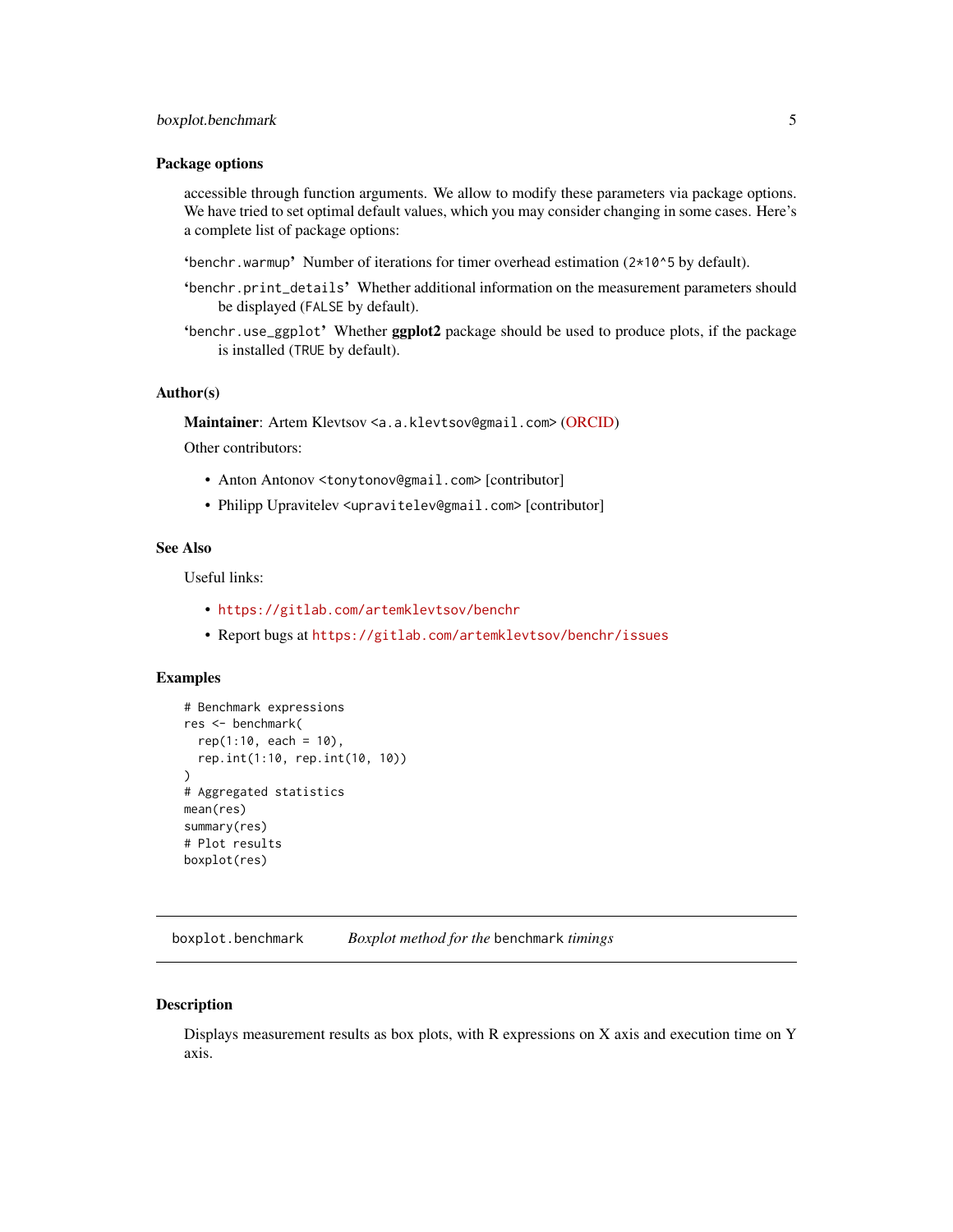### Usage

```
## S3 method for class 'benchmark'
boxplot(
  x,
 units = "auto",
  log = TRUE,xlab,
 ylab,
 horizontal = FALSE,
 violin = FALSE,
  ...
)
```
## Arguments

| x          | An object of class benchmark.                                                                                                                                    |
|------------|------------------------------------------------------------------------------------------------------------------------------------------------------------------|
| units      | Character. The units to be used in printing the timings. The available units are<br>nanoseconds ("ns"), microseconds ("us"), milliseconds ("ms"), seconds ("s"). |
| log        | Logical. Should times be plotted on log scale?                                                                                                                   |
| xlab       | Character. X axis label.                                                                                                                                         |
| ylab       | Character. Y axis label.                                                                                                                                         |
| horizontal | Logical. If set to TRUE, X and Y axes will be switched. Defaults to FALSE.                                                                                       |
| violin     | Logical. Use $ggplot2::geom\_violin()$ instead $ggplot2::geom_boxplot()$<br>for the ggplot plots.                                                                |
| $\cdots$   | Arguments passed on to boxplot.default().                                                                                                                        |

#### Details

If ggplot2 package is available, it will be used. In order to switch to default boxplot from the graphics package set option benchr.use\_ggplot to FALSE: options(benchr.use\_ggplot  $=$  FALSE).

#### Author(s)

Artem Klevtsov <a.a.klevtsov@gmail.com>

### See Also

[plot.benchmark\(\)](#page-7-1)

#### Examples

```
timings <- benchmark(
  rchisq(100, 0), rchisq(100, 1), rchisq(100, 2),
  rchisq(100, 3), rchisq(100, 5),
  times = 1000L
)
boxplot(timings)
```
<span id="page-5-0"></span>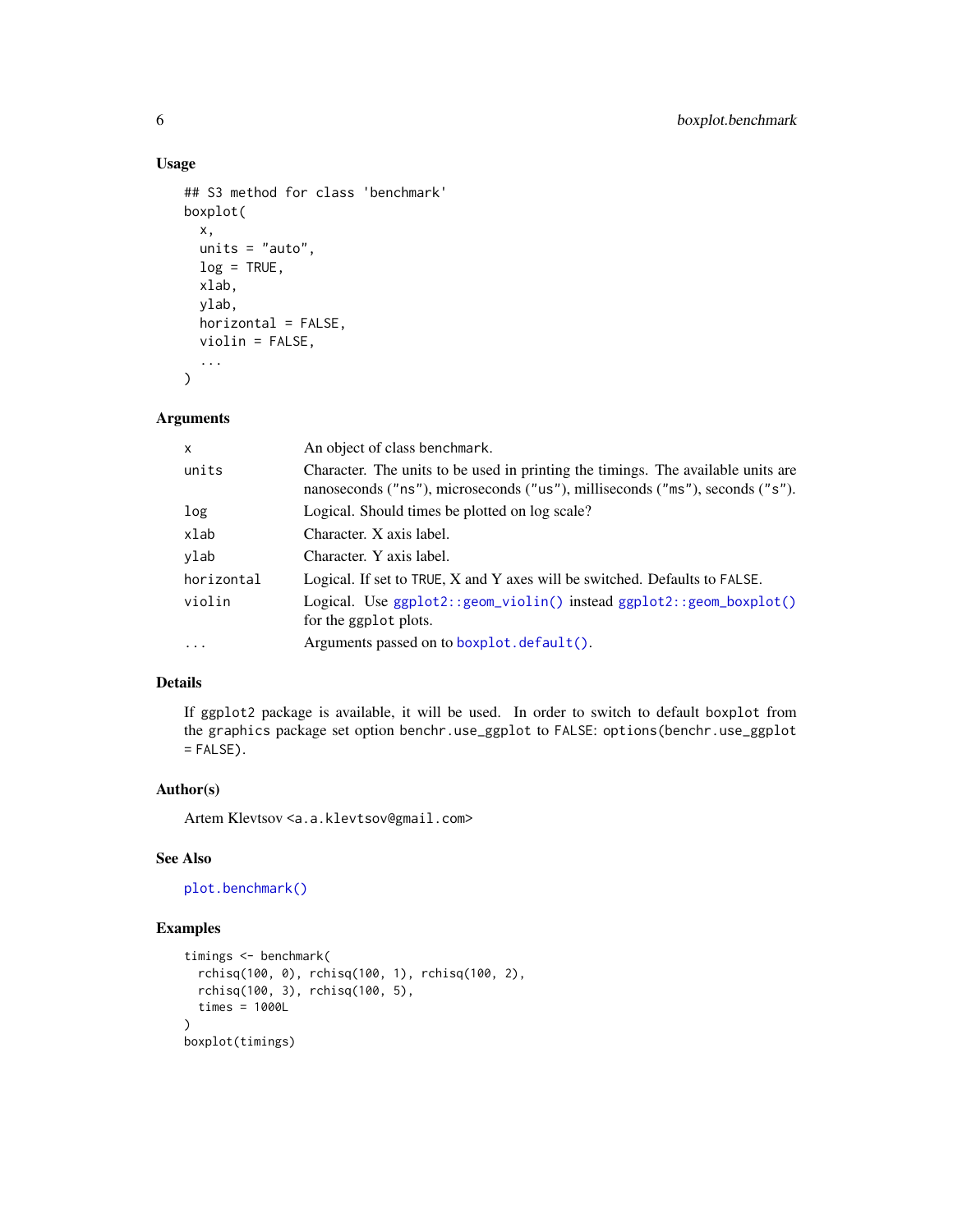<span id="page-6-1"></span><span id="page-6-0"></span>

# Description

This method computes aggregated statistics (sample mean and confidence intervals) for each expression.

### Usage

```
## S3 method for class 'benchmark'
mean(x, trim = 0.05, conf.level = 0.95, relative = "mean", ...)
```
### Arguments

| X          | An object of class benchmark.                                                                             |
|------------|-----------------------------------------------------------------------------------------------------------|
| trim       | Numeric. The fraction $(0 \text{ to } 0.5)$ of observations to be trimmed before the mean<br>is computed. |
| conf.level | Numeric. Confidence level of the interval.                                                                |
| relative   | Character. The name or index of the column whose values will be used to com-<br>pute relative timings.    |
| $\cdots$   | Not currently used.                                                                                       |

#### Value

The method returns a data. frame with additional attributes, which contains these columns:

| expr     | The deparsed expression as passed to benchmark or the name of the argument if<br>the expression was passed as a named argument. |
|----------|---------------------------------------------------------------------------------------------------------------------------------|
| mean     | Sample mean for timing results.                                                                                                 |
| trimmed  | Trimmed sample mean for timing results (a fraction of observations to be trimmed<br>is defined by the argument trim).           |
| lw.ci    | Lower boundary for the confidence level (confidence level is specified by the<br>argument conf.level).                          |
| up.ci    | Upper boundary for the confidence level (confidence level is specified by the<br>argument conf. level).                         |
| relative | Relative difference across expressions compared to a minimal value in the col-<br>umn, specified by the argument relative.      |

### Additional attributes:

| units      | Units for time intervals.                                                            |
|------------|--------------------------------------------------------------------------------------|
| conf.level | Confidence level.                                                                    |
| trim       | Fraction of observations that was trimmed before the trimmed mean was com-<br>puted. |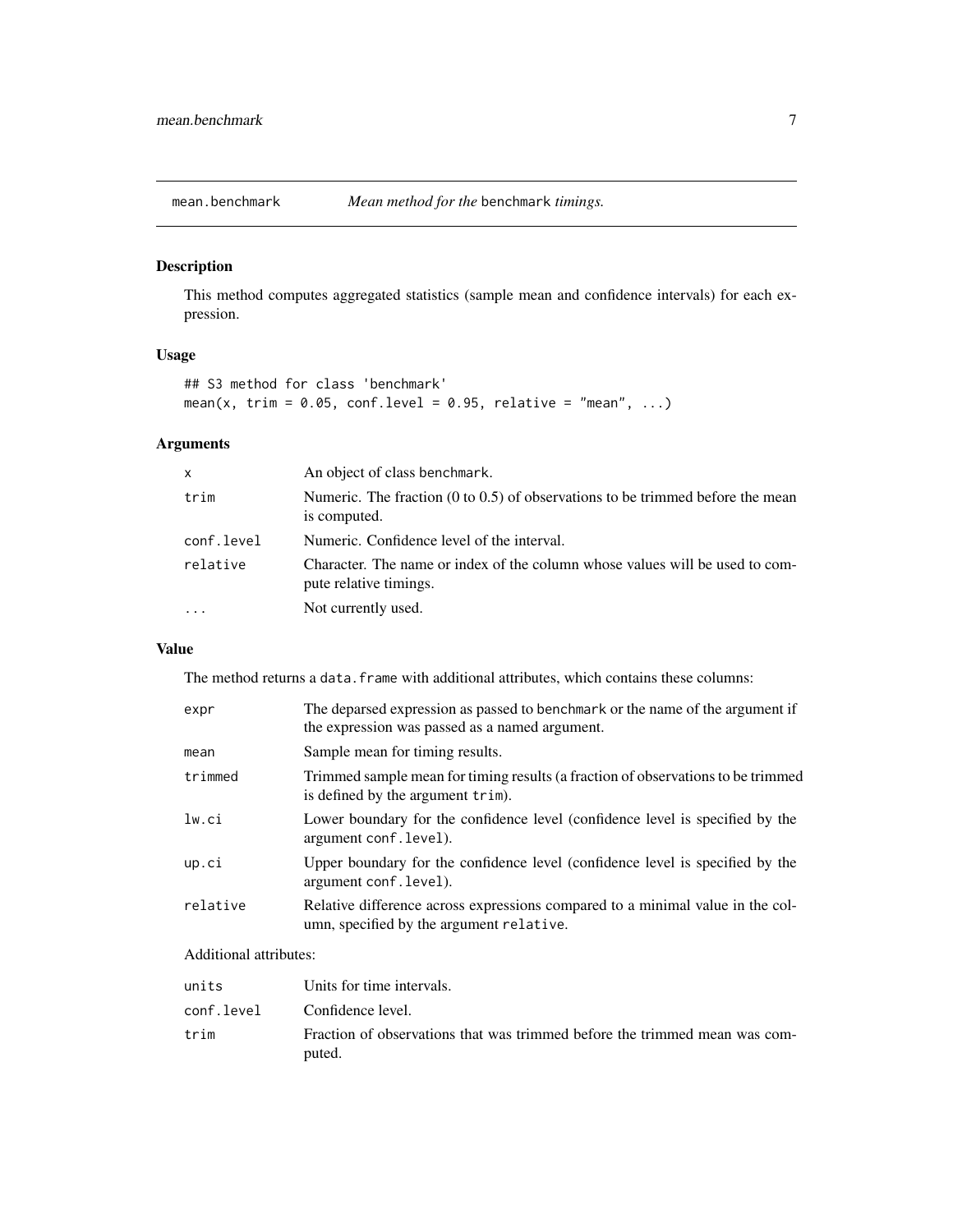#### <span id="page-7-0"></span>Author(s)

Artem Klevtsov <a.a.klevtsov@gmail.com>

#### See Also

[summary.benchmark\(\)](#page-9-1)

#### Examples

```
timings <- benchmark(
  rchisq(100, 0), rchisq(100, 1), rchisq(100, 2),
  rchisq(100, 3), rchisq(100, 5),
  times = 1000L
)
mean(timings)
```
<span id="page-7-1"></span>

plot.benchmark *Plot method for the* benchmark *timings.*

#### Description

Displays measurement results as a scatter plot, with R expressions on X axis and execution time on Y axis. Each expression is highlighted by its own colour.

#### Usage

## S3 method for class 'benchmark'  $plot(x, units = "auto", log = TRUE, xlab, ylab, ...)$ 

#### Arguments

| x        | An object of class benchmark.                                                                                                                                    |
|----------|------------------------------------------------------------------------------------------------------------------------------------------------------------------|
| units    | Character. The units to be used in printing the timings. The available units are<br>nanoseconds ("ns"), microseconds ("us"), milliseconds ("ms"), seconds ("s"). |
| log      | Logical. Should times be plotted on log scale?                                                                                                                   |
| xlab     | Character. X axis label.                                                                                                                                         |
| vlab     | Character. Y axis label.                                                                                                                                         |
| $\cdots$ | Not currently used.                                                                                                                                              |

#### Details

If ggplot2 package is available, it will be used. In order to switch to default boxplot from the graphics package set option benchr.use\_ggplot to FALSE: options(benchr.use\_ggplot  $=$  FALSE $)$ .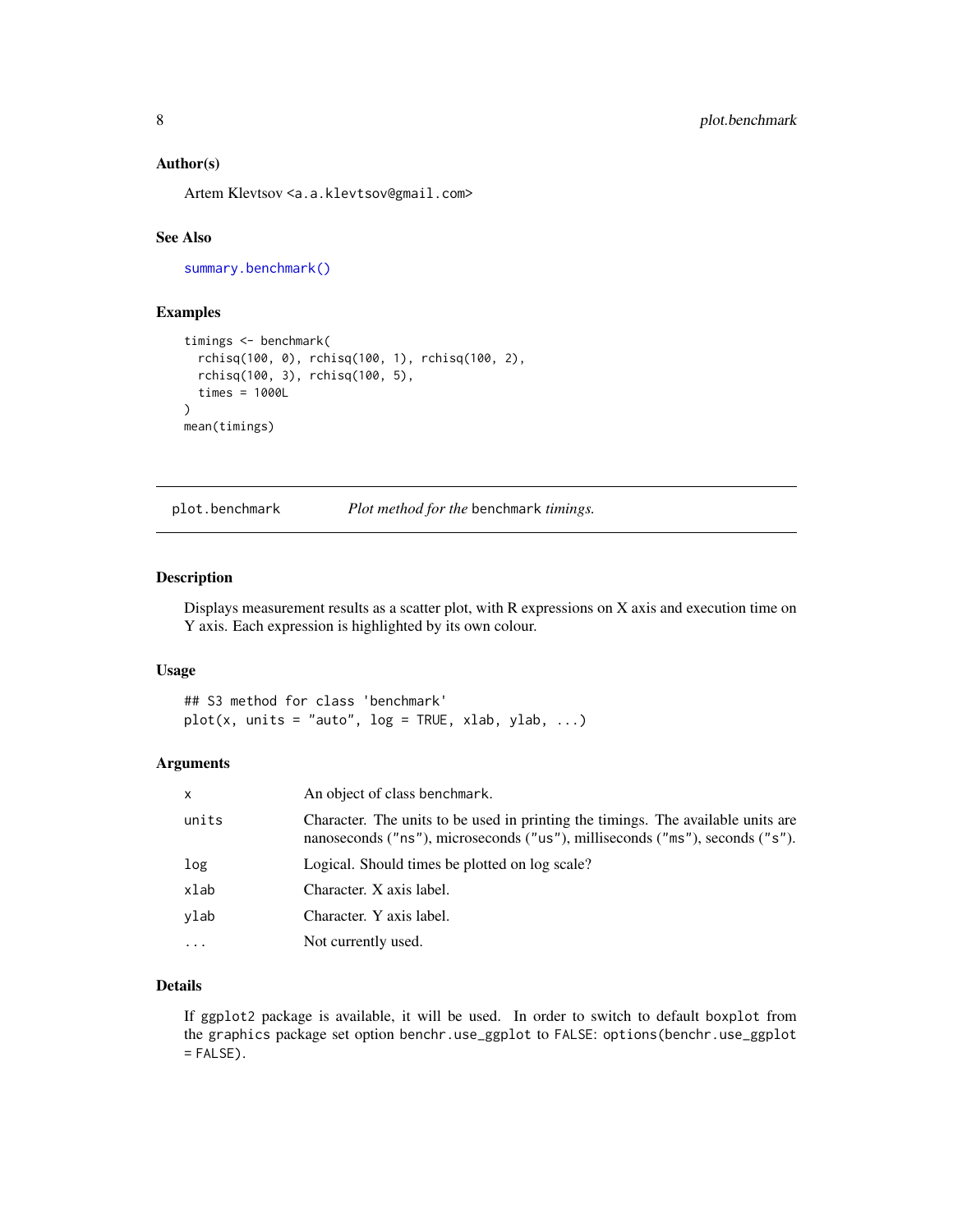#### <span id="page-8-0"></span>print.benchmark 9

#### Author(s)

Artem Klevtsov <a.a.klevtsov@gmail.com>

#### See Also

[boxplot.benchmark\(\)](#page-4-1)

#### Examples

```
timings <- benchmark(
  rchisq(100, 0), rchisq(100, 1), rchisq(100, 2),
  rchisq(100, 3), rchisq(100, 5),
  times = 1000L
)
plot(timings)
```
<span id="page-8-1"></span>

print.benchmark *Print method for the* benchmark *timings.*

#### Description

This is universal method of measurement results representation, which can be called either implicitly or explicitly. The method uses summary method to compute aggregated statistics for benchmarking results. print also provides additional information about the timer precision and overhead, the execution regime and the number of repeats.

#### Usage

```
## S3 method for class 'benchmark'
print(
 x,
 units = "auto",
 order = "none",
  relative = "median",
 details = FALSE,
  ...
)
## S3 method for class 'summaryBenchmark'
print(x, units = "auto", order = "none", \ldots)
```
#### Arguments

| x.    | An object of class benchmark, summaryBenchmark or meanBenchmark.                                                                                                 |
|-------|------------------------------------------------------------------------------------------------------------------------------------------------------------------|
| units | Character. The units to be used in printing the timings. The available units are<br>nanoseconds ("ns"), microseconds ("us"), milliseconds ("ms"), seconds ("s"). |
| order | Character. Order results according to this column of the output.                                                                                                 |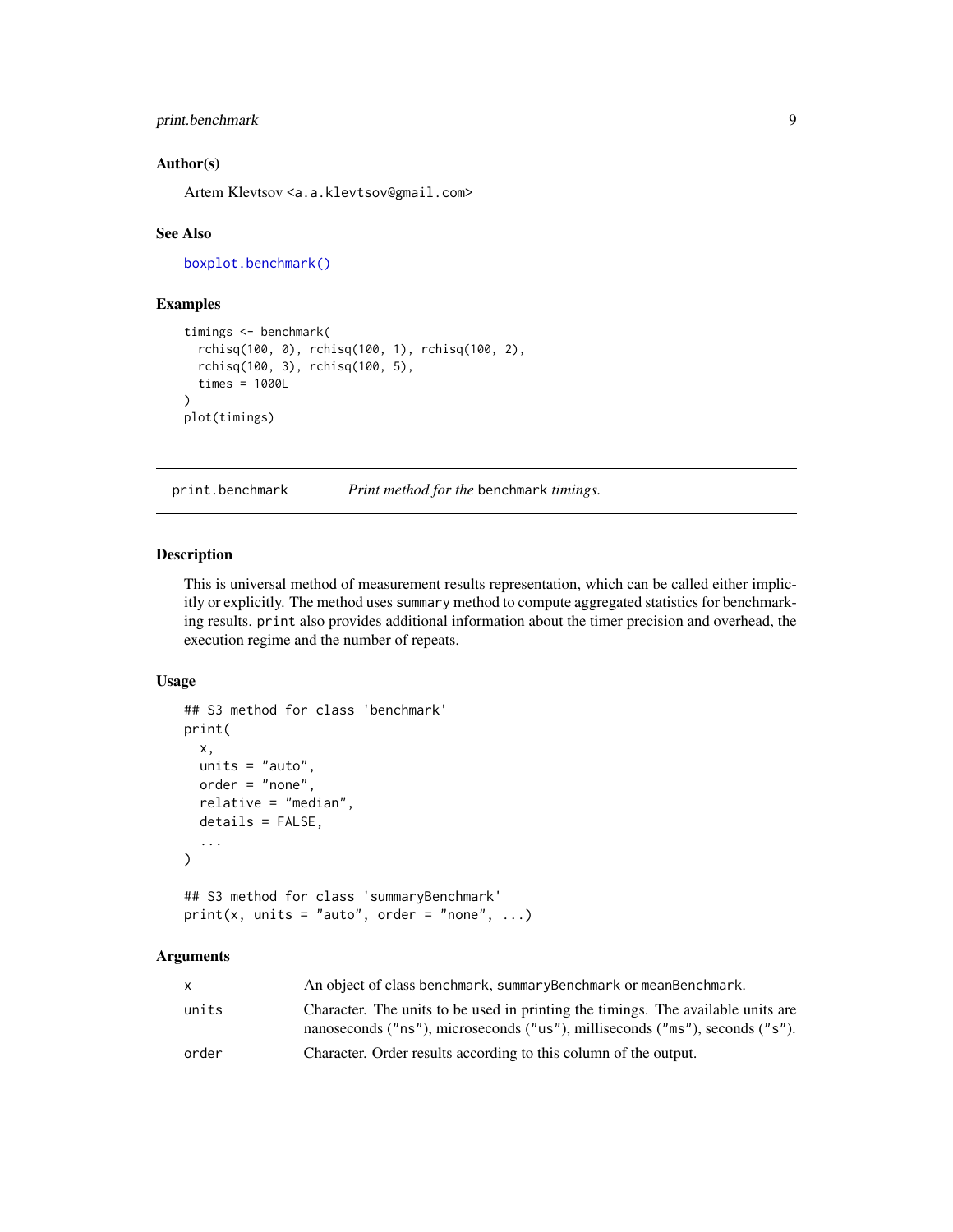<span id="page-9-0"></span>10 summary.benchmark

| relative  | Character. The name or index of the column whose values will be used to com-<br>pute relative timings. |
|-----------|--------------------------------------------------------------------------------------------------------|
| details   | Logical. Show additional detauls about measurement process.                                            |
| $\ddotsc$ | Arguments passed on to print.data.frame().                                                             |

#### Value

Apart from the table output produced by summary, the method also prints additional information about the benchmarking process (with details = TRUE):

Timer precision Timer precision in seconds. Timer error Timer error (overhead) in seconds. Replications Number of repeats for each expression. Expressions order Execution regime. Garbage collection

Whether garbage collection took place before each execution.

#### Author(s)

Artem Klevtsov <a.a.klevtsov@gmail.com>

# See Also

[summary.benchmark\(\)](#page-9-1), [mean.benchmark\(\)](#page-6-1)

#### Examples

```
a1 <- a2 <- a3 <- a4 <- numeric(0)res <- benchmark(
  a1 \leftarrow c(a1, 1),a2 \leftarrow append(a2, 1),
  a3[length(a3) + 1] < -1,
  a4[[length(a4) + 1]] <- 1
)
print(res)
```
<span id="page-9-1"></span>summary.benchmark *Summary method for the* benchmark *timings.*

#### Description

This method computes aggregated statistics (quantiles, means and sums) for each expression.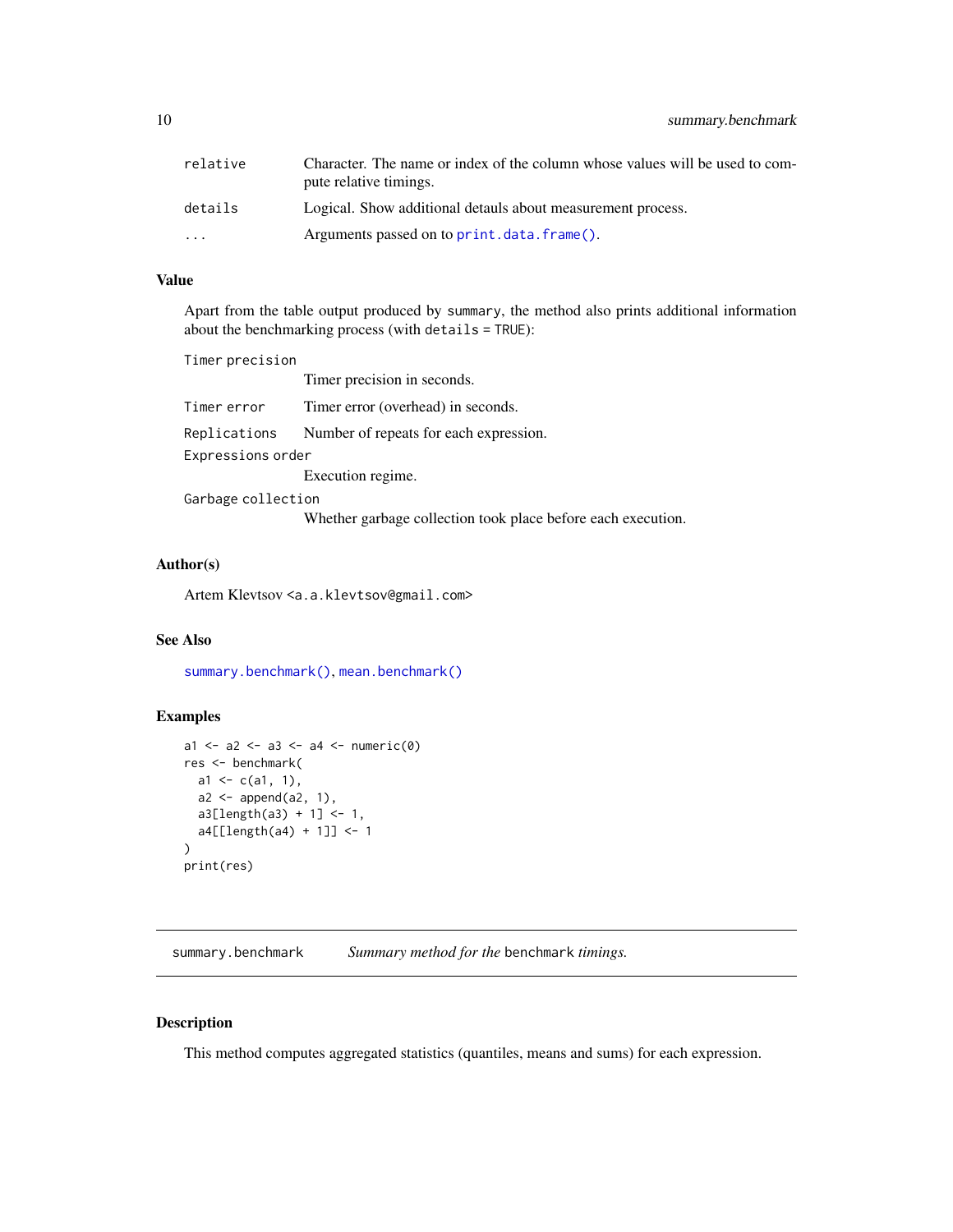### <span id="page-10-0"></span>summary.benchmark 11

#### Usage

```
## S3 method for class 'benchmark'
summary(object, relative = "median", ...)
```
### Arguments

| object                  | An object of class benchmark.                                                                          |
|-------------------------|--------------------------------------------------------------------------------------------------------|
| relative                | Character. The name or index of the column whose values will be used to com-<br>pute relative timings. |
| $\cdot$ $\cdot$ $\cdot$ | Not currently used.                                                                                    |

### Value

The method returns a data. frame with additional attributes, which contains these columns:

| expr     | The deparsed expression as passed to benchmark or the name of the argument if<br>the expression was passed as a named argument. |
|----------|---------------------------------------------------------------------------------------------------------------------------------|
| n.eval   | Number of successful measurements.                                                                                              |
| min      | Minimal timing measurement for this expression.                                                                                 |
| lw.qu    | First quartile of measurements for this expression.                                                                             |
| mean     | Sample mean of measurements for this expression.                                                                                |
| median   | Sample median of measurements for this expression.                                                                              |
| up.qu    | Third quartile of measurements for this expression.                                                                             |
| max      | Maximal timing measurement for this expression.                                                                                 |
| total    | Total (summed) measured time for this expression.                                                                               |
| relative | Relative difference across expressions compared to a minimal value in the col-<br>umn, specified by the argument relative.      |

# Additional attributes:

# Author(s)

Artem Klevtsov <a.a.klevtsov@gmail.com>

# See Also

[mean.benchmark\(\)](#page-6-1)

#### Examples

```
timings <- benchmark(
  rchisq(100, 0), rchisq(100, 1), rchisq(100, 2),
  rchisq(100, 3), rchisq(100, 5),
  times = 1000L
\lambdasummary(timings)
```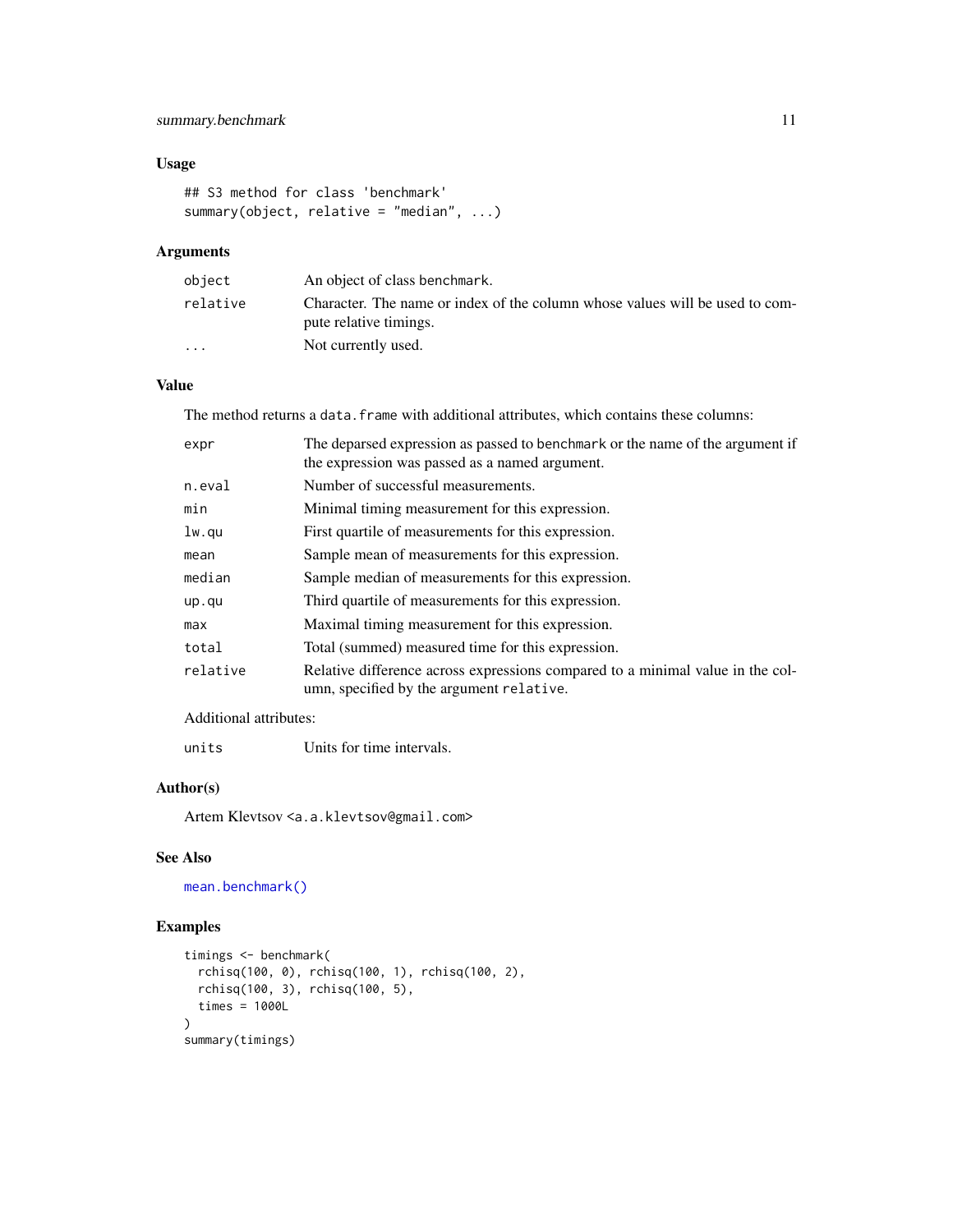<span id="page-11-1"></span><span id="page-11-0"></span>timer\_precision *Get timer precision.*

# Description

Get timer precision.

# Usage

timer\_precision()

# Value

Number of seconds from one clock tick to the next.